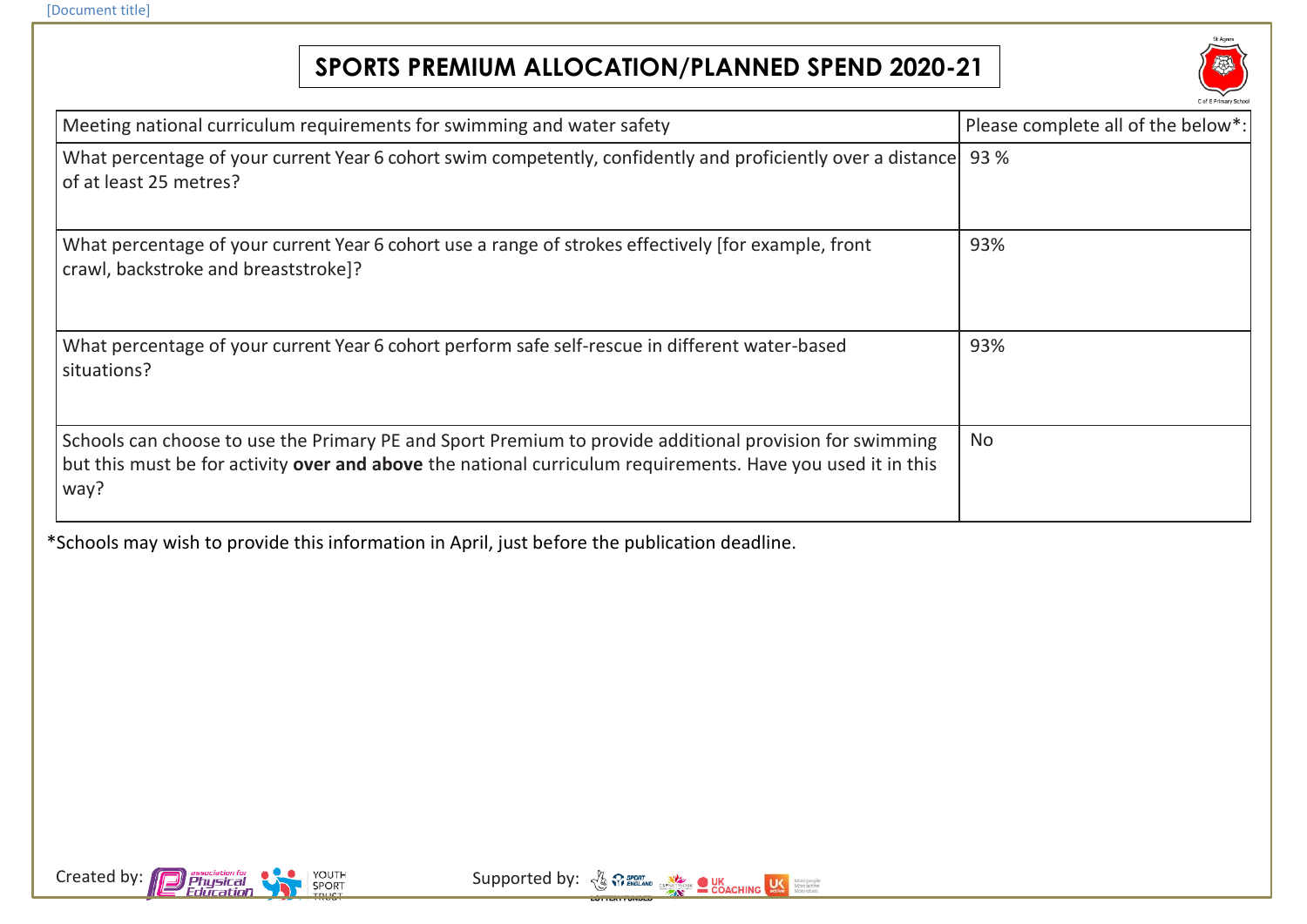[Document title]

| Academic Year: 2020/21                                                                                                                                                                                                                                                                                                     | evidence of impact that you intend to measure to evaluate for students today and for the future.<br>Total fund allocated: £16,900                                                                                                                                                              | Date Updated: April 2020                                                              |                                                                                                                                                                                                                                             |                                                                                                                                                                                                                                         |
|----------------------------------------------------------------------------------------------------------------------------------------------------------------------------------------------------------------------------------------------------------------------------------------------------------------------------|------------------------------------------------------------------------------------------------------------------------------------------------------------------------------------------------------------------------------------------------------------------------------------------------|---------------------------------------------------------------------------------------|---------------------------------------------------------------------------------------------------------------------------------------------------------------------------------------------------------------------------------------------|-----------------------------------------------------------------------------------------------------------------------------------------------------------------------------------------------------------------------------------------|
| Key indicator 1: The engagement of all pupils in regular physical activity - Chief Medical Officer guidelines recommend that<br>primary school children undertake at least 30 minutes of physical activity a day in school                                                                                                 | Percentage of total allocation:<br>100%                                                                                                                                                                                                                                                        |                                                                                       |                                                                                                                                                                                                                                             |                                                                                                                                                                                                                                         |
| School focus with clarity on<br>intended impact on pupils:                                                                                                                                                                                                                                                                 | Actions to achieve:                                                                                                                                                                                                                                                                            | Funding<br>allocated:                                                                 | Evidence and impact:                                                                                                                                                                                                                        | Sustainability and suggested<br>next steps:                                                                                                                                                                                             |
| $100$ Rec – Yr 6 children active during<br>outdoor learning lessons. Children to are employed (for the academic year<br>be developing skills in RESPECT<br>(Resilience, excellence, self aware,<br>passion, empathy, communication and throughout the day for many of our<br>teamwork). Through outdoor learning . pupils. | The two TAs $(AR/ZG - 18$ hours<br>2020-21) to ensure that more<br>physical activities are offered<br>This is additional to the statutory PE<br>lessons – the two TAs offer further<br>engagement in regular physical<br>activity for smaller group work<br>throughout the afternoon sessions. | 18 hours x 38<br>$= 684$ hours<br>$=$ £7866                                           | 100 Rec-Y6 children engaging in<br>regular Commando Joe missions<br><b>E11.50</b> per hour $\vdash$ active & fun! Positive impacts<br>to be measured via assessment<br>system – baseline to end of<br>programme. Impact data April<br>2021. | Resources for Commando Joe<br>missions purchased. (See KI3)<br>Sustainability is high if we can<br>manage to keep the HR<br>resource ie TAs to plan, deliver<br>and assess the programme and<br>its positive impact on our<br>children. |
| $100$ Rec – Yr 6 – children active<br>during lunchtime. Children to develop children to implement daily young<br>physical wellbeing and RESPECT. Yr leaders programme.<br>5 initiative to develop leadership<br>skills.                                                                                                    | One TA (MM) to work with Yr 5<br>MM to plan activities with Yr 5<br>children.<br>Year 5 children to be trained by<br>MM.<br>Year 5 peer mentoring training                                                                                                                                     | 5 hours per<br>week $- x 38 =$<br>190<br>$£11.50$ per hour<br>$=$ £2185<br>DLP - £250 | Young leaders file $-$ all children<br>engaging in weekly activities led<br>by Yr 5 children.                                                                                                                                               | Ongoing programme $- Yr 5$ to<br>train next cohort of Yr 5<br>children with MM to continue<br>to develop leadership skills and<br>engagement in physical<br>activities.                                                                 |
| $100$ Rec – Yr 6 – Lunchtime sports –<br>general fitness, understand of physical Encourage all children to join a<br>exercise and wellbeing                                                                                                                                                                                | One Midday to lead sports activities.<br>minimum of once a week.                                                                                                                                                                                                                               | $=$ 1 hour 40 per<br>week $x 38 = 63$<br>hours = $£570$<br>per year                   | 20 mins per day Range of different activities for<br>each class at lunchtime. Children<br>to be more engaged at lunchtime.<br>Register of participants kept.<br>Pupil evaluations of lunchtimes<br>and SLT monitoring.                      | Easily sustainable through<br>Midday role.                                                                                                                                                                                              |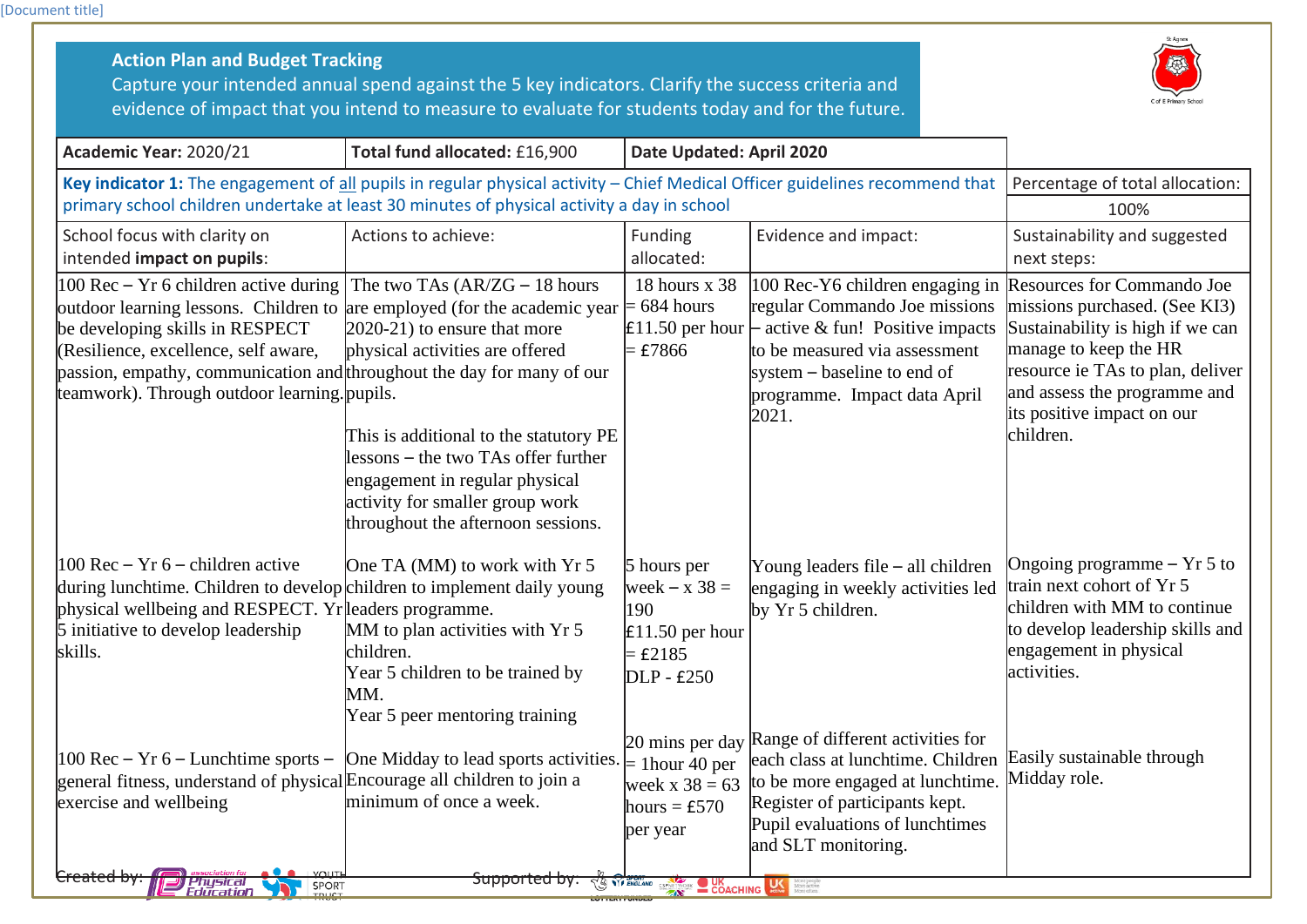

| Key indicator 2: The profile of PE and sport being raised across the school as a tool for whole school improvement                                                                        |                                                                                                                                                                                           |                       |                                                                                                                                                                 | Percentage of total allocation:                                                                                                                              |
|-------------------------------------------------------------------------------------------------------------------------------------------------------------------------------------------|-------------------------------------------------------------------------------------------------------------------------------------------------------------------------------------------|-----------------------|-----------------------------------------------------------------------------------------------------------------------------------------------------------------|--------------------------------------------------------------------------------------------------------------------------------------------------------------|
|                                                                                                                                                                                           |                                                                                                                                                                                           |                       |                                                                                                                                                                 | ℅                                                                                                                                                            |
| School focus with clarity on<br>intended impact on pupils:                                                                                                                                | Actions to achieve:                                                                                                                                                                       | Funding<br>allocated: | Evidence and impact:                                                                                                                                            | Sustainability and suggested<br>next steps:                                                                                                                  |
| Celebration assembly every week<br>(Thursdays) to ensure that the whole<br>school is aware of the importance of<br>PE and sport and to encourage all<br>pupils to aspire and be involved. | Achievements celebrated in<br>assembly, match results etc. Out of<br>school and After school sport<br>celebrated eg gymanastics, karate,<br>rugby, football, dancing, daily mile<br>letc. | Nil                   | All pupils at some point in the<br>school year to take part in<br>assemblies.<br>Parents attend assemblies and<br>welcomed to feel part of the<br>celebrations. | No cost to school $-$ general<br>timetabled assembly.                                                                                                        |
| Notice Board in main entrance<br>hallway updated regularly for all<br>visitors and children to increase the<br>profile and celebrate our involvement<br>in sporting activities.           | TA (EP and Yr 6 prefects) keeping<br>the notice board current and updated.                                                                                                                | Nil                   | The notice boards are full of<br>information about<br>matches/clubs/results and pupils<br>are keen to get involved.                                             | No cost to school as the notice<br>board has already been<br>purchased. Time needed by TA<br>to update but this in in his<br>personal timetable to complete. |
| Audit of PE equipment and provide<br>new and engaging resources.                                                                                                                          | A range of new resources provided<br>to engage and inspire the children to<br>take part in PE and Sport                                                                                   | £1000                 | More children to engage in PE<br>and Sport and take part in<br>lunchtime activities and after<br>school clubs                                                   | Review of resources annually.                                                                                                                                |

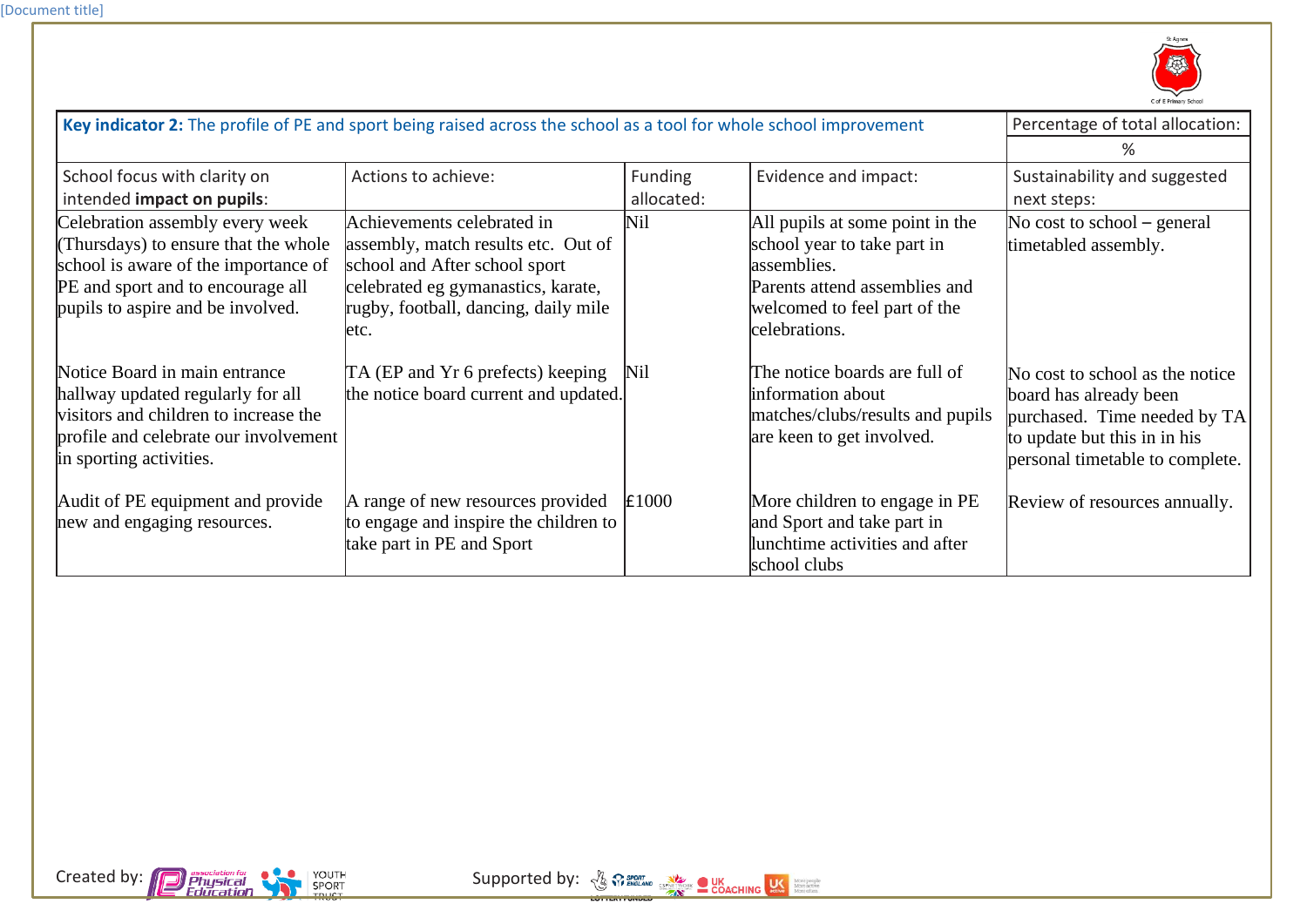

| Key indicator 3: Increased confidence, knowledge and skills of all staff in teaching PE and sport                                                                                                                                                          |                                                                                                                                                                                                                  |                                                                                                          | Percentage of total allocation:                                                                                                                                                                                                                                                                                                     |                                                                                                                                           |
|------------------------------------------------------------------------------------------------------------------------------------------------------------------------------------------------------------------------------------------------------------|------------------------------------------------------------------------------------------------------------------------------------------------------------------------------------------------------------------|----------------------------------------------------------------------------------------------------------|-------------------------------------------------------------------------------------------------------------------------------------------------------------------------------------------------------------------------------------------------------------------------------------------------------------------------------------|-------------------------------------------------------------------------------------------------------------------------------------------|
|                                                                                                                                                                                                                                                            |                                                                                                                                                                                                                  |                                                                                                          |                                                                                                                                                                                                                                                                                                                                     | %                                                                                                                                         |
| School focus with clarity on intended<br>impact on pupils:                                                                                                                                                                                                 | Actions to achieve:                                                                                                                                                                                              | <b>Funding</b><br>allocated:                                                                             | Evidence and impact:                                                                                                                                                                                                                                                                                                                | Sustainability and suggested<br>next steps:                                                                                               |
| In order to improve progress and<br>achievement of all pupils, the focus is<br>on upskilling the two TA staff to plan, at the end of financial year (April<br>deliver and assess/evaluate the<br>Commando Joe missions/programmes time.<br>of study (POS). | Baseline measures have been taken $\text{\pounds}1775$ – initial<br>and these will then be re-assessed<br>2021) to demonstrate progress over                                                                     | training and<br>resources                                                                                | Improved subject knowledge for<br>TAs. Increased confidence to take missions purchased.<br>on a more active role in planning,<br>delivering and assessing the<br>Commando Joe missions. Focused resource ie TAs to plan, deliver<br>assessment strategies to really pin- and assess the programme and<br>point individual progress. | <b>Resources for Commando Joe</b><br>Sustainability is high if we can<br>manage to keep the HR<br>its positive impact on our<br>children. |
| Additional to the above, one of the<br>TAs is also ensuring that other staff at<br>school take on additional, extra-<br>curricular sport activities to improve<br>their own confidence, knowledge and<br>skills.                                           | To identify key staff members that<br>need to upskill themselves and<br>improve their confidence to<br>organize extra-curricular activities<br>leg running club, rounders, netball,<br>football, dance club etc. | $Nil - voluntary$<br>contributions<br>(hours) from<br>$staff - school$<br>expectations on<br>employment. | More extra-curricular clubs on<br>offer for our children. More<br>variety and different staff<br>leading/organising and<br>participating.                                                                                                                                                                                           | Sustainable as there is an<br>expectation within our school.                                                                              |
| Created by:<br>YOUTH<br>association for<br>Physical<br>Education<br>SPORT<br>TRUST                                                                                                                                                                         |                                                                                                                                                                                                                  |                                                                                                          |                                                                                                                                                                                                                                                                                                                                     |                                                                                                                                           |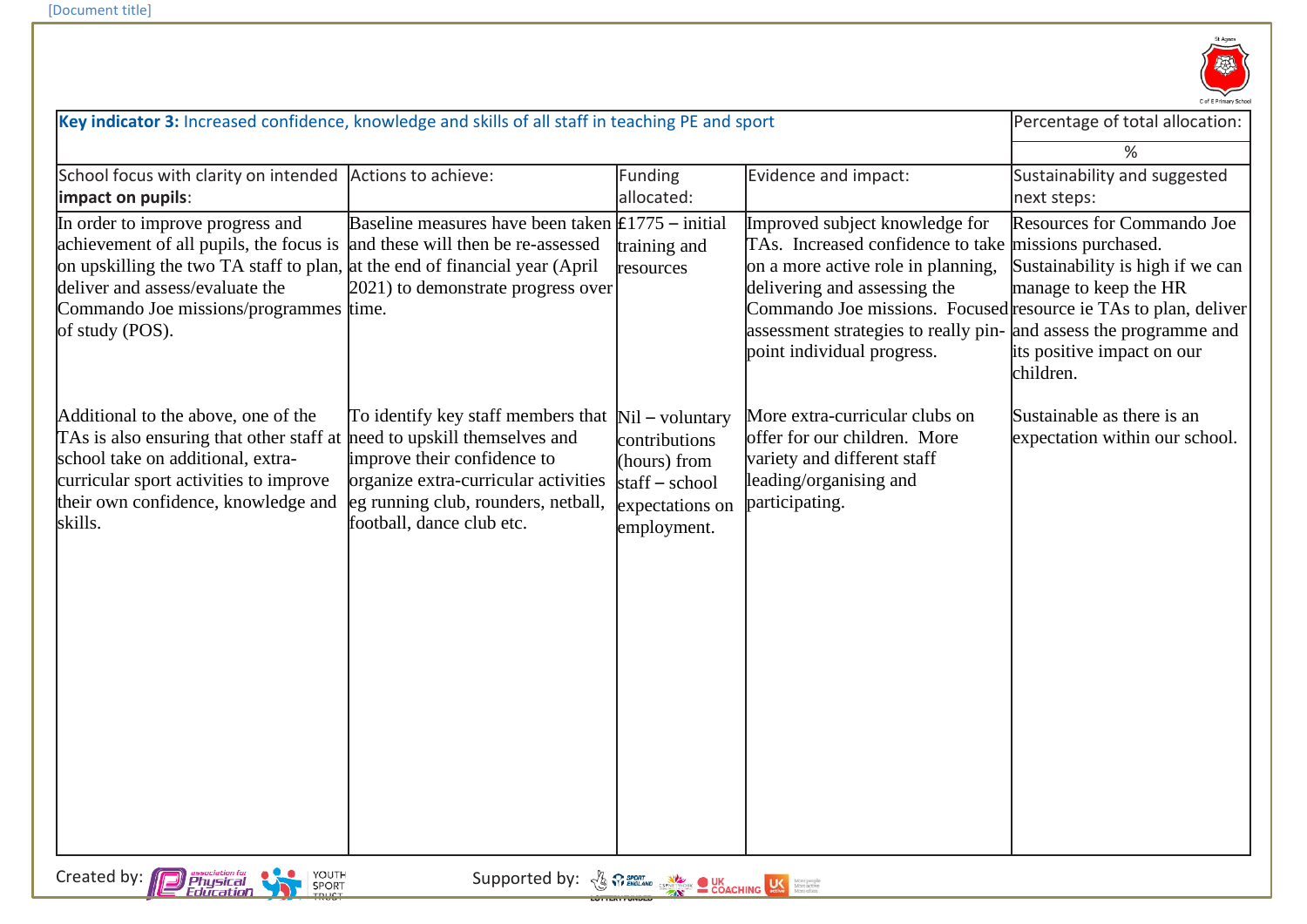

| Key indicator 4: Broader experience of a range of sports and activities offered to all pupils                          |                                                                              |                           |                                                                                                         | Percentage of total allocation:  |
|------------------------------------------------------------------------------------------------------------------------|------------------------------------------------------------------------------|---------------------------|---------------------------------------------------------------------------------------------------------|----------------------------------|
|                                                                                                                        |                                                                              |                           |                                                                                                         | ℅                                |
| School focus with clarity on intended Actions to achieve:                                                              |                                                                              | Funding                   | Evidence and impact:                                                                                    | Sustainability and suggested     |
| impact on pupils:                                                                                                      |                                                                              | allocated:                |                                                                                                         | next steps:                      |
| To increase the profile of PE and<br>sport in school, there are three pre-                                             | Lead TAs to plan, organise and                                               | E1,500                    | All children active and having fun.                                                                     | If SP funding continues, then    |
| planned whole school taster days -                                                                                     | book in 3 'different' activities, one<br>per term. Timetabled to ensure      |                           | Questionnaire results and analysis<br>to ascertain what our children have can continue. The alternative | this awe and wonder initiative   |
| one per term. These are not                                                                                            | smooth-running so that all children                                          | $£500$ per term           | enjoyed, gained and learned from                                                                        | is to use funds out of our       |
| traditional activities - more awe and                                                                                  | from Reception to Y6 are actively                                            |                           | these unique experiences.                                                                               | STARS account.                   |
| wonder. The focus is to capture the                                                                                    | engaged.                                                                     |                           |                                                                                                         |                                  |
| enthusiasm and interest of children<br>who do not routinely enjoy or are                                               |                                                                              |                           |                                                                                                         |                                  |
| interested in PE or traditional sports                                                                                 |                                                                              |                           |                                                                                                         |                                  |
| participation. Eg scooter day with                                                                                     |                                                                              |                           |                                                                                                         |                                  |
| obstacle course/skill training; karate                                                                                 |                                                                              |                           |                                                                                                         |                                  |
| and cup stacking.                                                                                                      |                                                                              |                           |                                                                                                         |                                  |
| Key indicator 5: Increased participation in competitive sport                                                          |                                                                              |                           |                                                                                                         | Percentage of total allocation:  |
|                                                                                                                        |                                                                              |                           |                                                                                                         | %                                |
| School focus with clarity on intended Actions to achieve:                                                              |                                                                              | Funding                   | Evidence and impact:                                                                                    | Sustainability and suggested     |
| impact on pupils:                                                                                                      |                                                                              | allocated:                |                                                                                                         | next steps:                      |
| Additional achievements:                                                                                               | Saddleworth 3G pitch available                                               | E1,140                    | Number of children attending the                                                                        | Sustainable as long as the       |
| Autumn Term - football Y5-Y6 and<br>includes inter matches against our                                                 | weekly after school (4pm-5pm) to                                             | £30 x 38 wks              | different termly activities - see                                                                       | resource (3G pitch) can be       |
| other DLP schools.                                                                                                     | provide fun, sporting activities for<br>pupils in all classes (see timetable |                           | registers.                                                                                              | afforded.                        |
|                                                                                                                        | - LTP). Different activities will                                            | One Teacher               | Plus number of children attending                                                                       | Staffing is again an expectation |
| Spring Term - team games Y1-Y6                                                                                         | take place each term offered by                                              | voluntary.                | from our DLP schools -                                                                                  | and their 'time' is given        |
| includes participation from our other<br>DLP schools.                                                                  | school staff.                                                                |                           | One TA 1 hour x community/partnership.                                                                  | voluntarily and freely.          |
|                                                                                                                        |                                                                              | $38 = \text{\pounds}437.$ |                                                                                                         |                                  |
| Summer Term - rounders Y4-Y6                                                                                           | As this is an all-weather pitch, the                                         |                           | Children having fun whilst                                                                              |                                  |
| includes inter matches against our                                                                                     | activities arranged by staff will                                            |                           | learning and practicing new skills.                                                                     | Use Oldham Sports team for       |
| other DLP schools.                                                                                                     | always take place for continuity                                             |                           | Making new friends with their                                                                           | the first year and then DLP      |
|                                                                                                                        | and commitment.                                                              |                           | peers from our DLP schools.                                                                             | schools to run this together.    |
| DLP Sports competitions with Oldham Children from Yr $1 - 6$ to take part $\vert \text{£}25 \text{ per session} \vert$ |                                                                              |                           | Children to take part in more                                                                           |                                  |
| Sports Coach                                                                                                           | in a range of different sporting                                             | x 10 sessions             | competitive sports and be able to                                                                       |                                  |
| Created by:<br>Physical<br>Education<br>SPORT<br><b>SOFI</b>                                                           |                                                                              |                           |                                                                                                         |                                  |